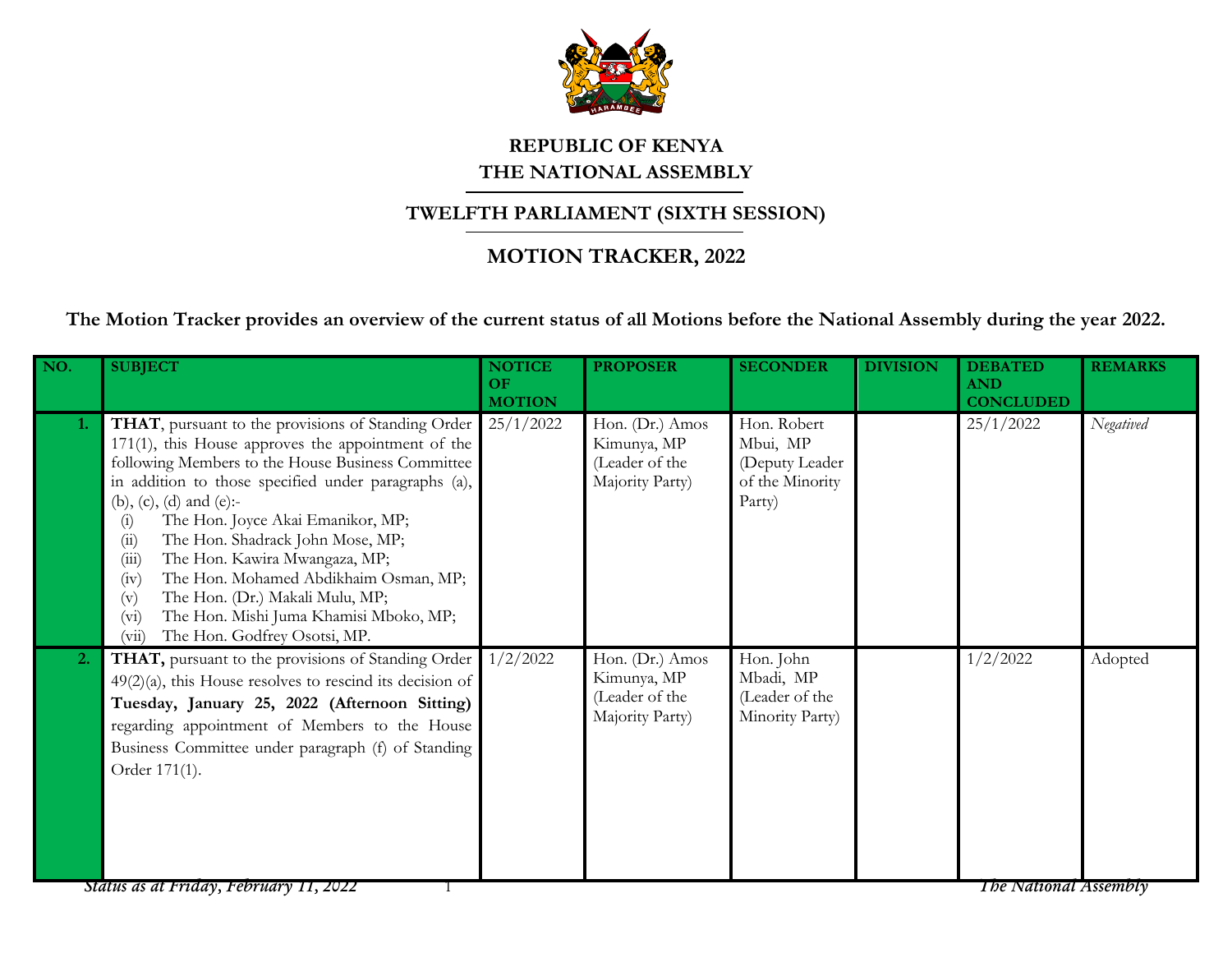| NO. | <b>SUBJECT</b>                                                                                                                                                                                                                                                                                                                                                                                                                                                                                                                                                                                                                                                                                                                                                                                                                                                                                                                                                                                           | <b>NOTICE</b><br>OF<br><b>MOTION</b> | <b>PROPOSER</b>                                                     | <b>SECONDER</b>                                                                               | <b>DIVISION</b> | <b>DEBATED</b><br><b>AND</b><br><b>CONCLUDED</b> | <b>REMARKS</b> |
|-----|----------------------------------------------------------------------------------------------------------------------------------------------------------------------------------------------------------------------------------------------------------------------------------------------------------------------------------------------------------------------------------------------------------------------------------------------------------------------------------------------------------------------------------------------------------------------------------------------------------------------------------------------------------------------------------------------------------------------------------------------------------------------------------------------------------------------------------------------------------------------------------------------------------------------------------------------------------------------------------------------------------|--------------------------------------|---------------------------------------------------------------------|-----------------------------------------------------------------------------------------------|-----------------|--------------------------------------------------|----------------|
| 3.  | THAT, pursuant to the provisions of Standing Order<br>$171(1)(f)$ , this House approves the appointment of the<br>following Members to the House Business Committee<br>in addition to those specified under paragraphs (a),<br>(b), (c), (d) and (e):-<br>The Hon. Joyce Akai Emanikor, MP;<br>(i)<br>The Hon. Shadrack John Mose, MP;<br>(ii)<br>The Hon. Kawira Mwangaza, MP;<br>(iii)<br>The Hon. Mohamed Abdikhaim Osman, MP;<br>(iv)<br>The Hon. (Dr.) Makali Mulu, MP;<br>(v)<br>The Hon. Mishi Juma Khamisi Mboko, MP;<br>(v <sub>i</sub> )<br>The Hon. Godfrey Osotsi, MP.<br>(vii)                                                                                                                                                                                                                                                                                                                                                                                                              | 1/2/2022                             | Hon. (Dr.) Amos<br>Kimunya, MP<br>(Leader of the<br>Majority Party) | Hon. John<br>Mbadi, MP<br>(Leader of the<br>Minority Party)                                   |                 | 1/2/2022                                         | Adopted        |
| 4.  | THAT, notwithstanding the provisions of Standing<br>Order 97(4), this House orders that, each speech in a<br>debate on Bills sponsored by a Committee, the<br>Leader of the Majority Party or the Leader of the<br>Minority Party be limited as follows:- A maximum of<br>forty five (45) minutes for the Mover, in moving and<br>fifteen minutes (15) in replying, a maximum of thirty<br>(30) minutes for the Chairperson of the relevant<br>Committee (if the Bill is not sponsored by the<br>relevant Committee), and a maximum of ten (10)<br>minutes for any other Member speaking, except the<br>Leader of the Majority Party and the Leader of the<br>Minority Party, who shall be limited to a maximum of<br>fifteen Minutes (15) each (if the Bill is not sponsored<br>by either of them); and that priority in speaking be<br>accorded to the Leader of the Majority Party, the<br>Leader of the Minority Party and the Chairperson of<br>the relevant Departmental Committee, in that order. | 2/2/2022                             | Hon. (Dr.) Amos<br>Kimunya, MP<br>(Leader of the<br>Majority Party) | Hon. (Dr.)<br>Rachel Nyamai,<br>MP<br>(Chairperson,<br>Departmental<br>Committee on<br>Lands) |                 | 2/2/2022                                         | Adopted        |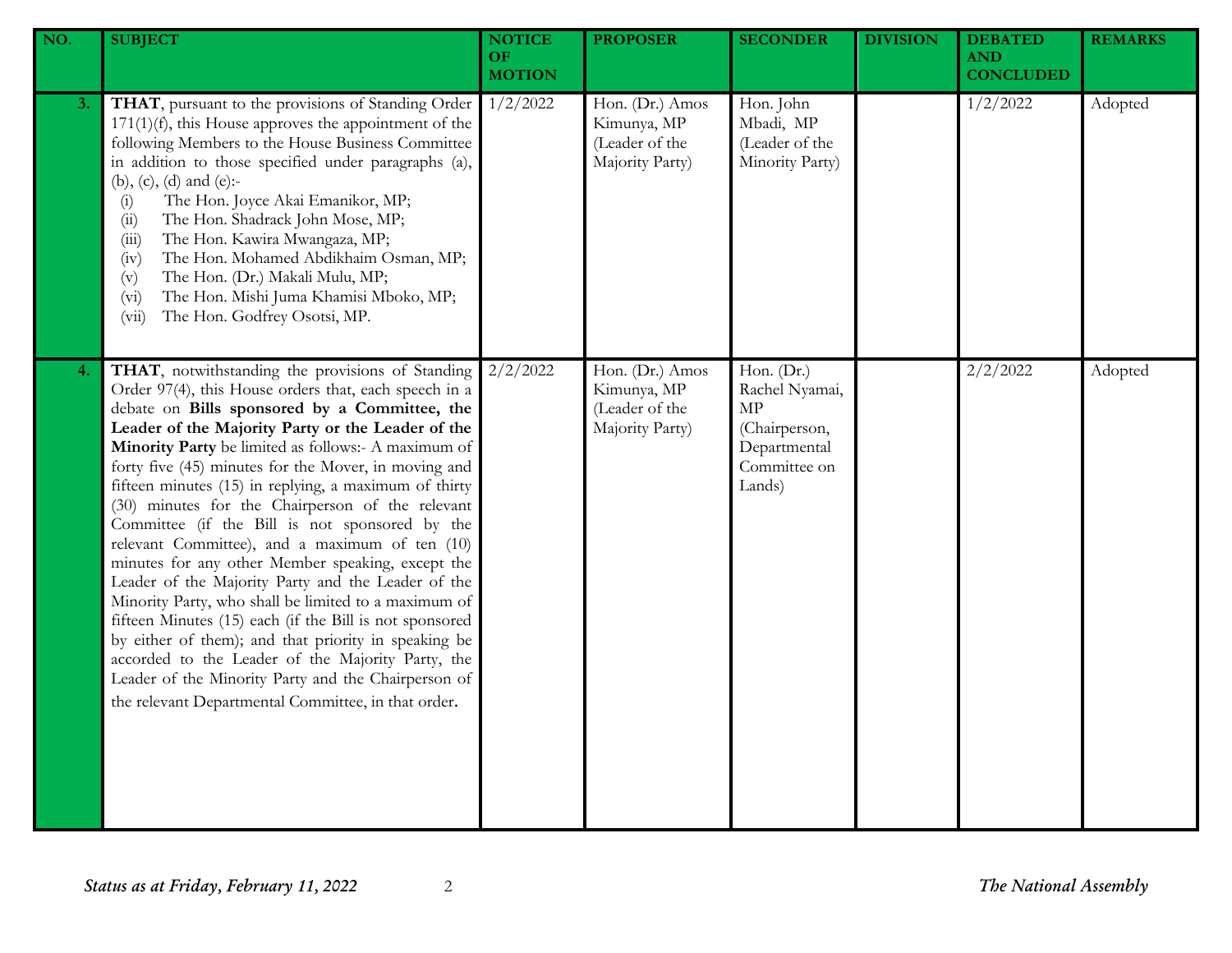| NO. | <b>SUBJECT</b>                                                                                                                                                                                                                                                                                                                                                                                                                                                                                                                                                                                                                                                                                                                                                                                                                                                                                                                            | <b>NOTICE</b><br><b>OF</b><br><b>MOTION</b> | <b>PROPOSER</b>                                                     | <b>SECONDER</b>                                                       | <b>DIVISION</b> | <b>DEBATED</b><br><b>AND</b><br><b>CONCLUDED</b> | <b>REMARKS</b> |
|-----|-------------------------------------------------------------------------------------------------------------------------------------------------------------------------------------------------------------------------------------------------------------------------------------------------------------------------------------------------------------------------------------------------------------------------------------------------------------------------------------------------------------------------------------------------------------------------------------------------------------------------------------------------------------------------------------------------------------------------------------------------------------------------------------------------------------------------------------------------------------------------------------------------------------------------------------------|---------------------------------------------|---------------------------------------------------------------------|-----------------------------------------------------------------------|-----------------|--------------------------------------------------|----------------|
| 5.  | THAT, notwithstanding the provisions of Standing<br>Order 97(4), this House orders that, each speech in a<br>debate on Bills NOT sponsored by a Committee,<br>the Leader of the Majority Party or the Leader of<br>the Minority Party be limited as follows:- A<br>maximum of three hours and thirty minutes, with not<br>more than thirty (30) minutes for the Mover, in<br>moving and ten (10) minutes in replying, a maximum<br>of thirty (30) minutes for the Chairperson of the<br>relevant Committee and a maximum of ten (10)<br>minutes for any other Member speaking, except the<br>Leader of the Majority Party and the Leader of the<br>Minority Party, who shall be limited to a maximum of<br>fifteen Minutes (15) each; and that priority in speaking<br>be accorded to the Leader of the Majority Party, the<br>Leader of the Minority Party and the Chairperson of<br>the relevant Departmental Committee, in that order. | 2/2/2022                                    | Hon. (Dr.) Amos<br>Kimunya, MP<br>(Leader of the<br>Majority Party) | Hon. (Dr.)<br>James Nyikal,<br>MP<br>(Seme<br>Constituency)           |                 | 2/2/2022                                         | Adopted        |
| 6.  | THAT, notwithstanding the provisions of Standing<br>Order 97(4), this House orders that, each speech in a<br>debate on any Motion, including a Special motion<br>be limited in the following manner:- A maximum of<br>three hours with not more than twenty (20) minutes<br>for the Mover and ten (10) minutes for each other<br>Member speaking, except the Leader of the Majority<br>Party and the Leader of the Minority Party, who shall<br>be limited to a maximum of fifteen (15) minutes each,<br>and that ten (10) minutes before the expiry of the<br>time, the Mover shall be called upon to reply; and that<br>priority in speaking be accorded to the Leader of the<br>Majority Party, the Leader of the Minority Party and<br>the Chairperson of the relevant Departmental<br>Committee, in that order.                                                                                                                      | 2/2/2022                                    | Hon. (Dr.) Amos<br>Kimunya, MP<br>(Leader of the<br>Majority Party) | Hon. (Dr.)<br>David Eseli<br>Simiyu, MP<br>(Tongaren<br>Constituency) |                 | 2/2/2022                                         | Adopted        |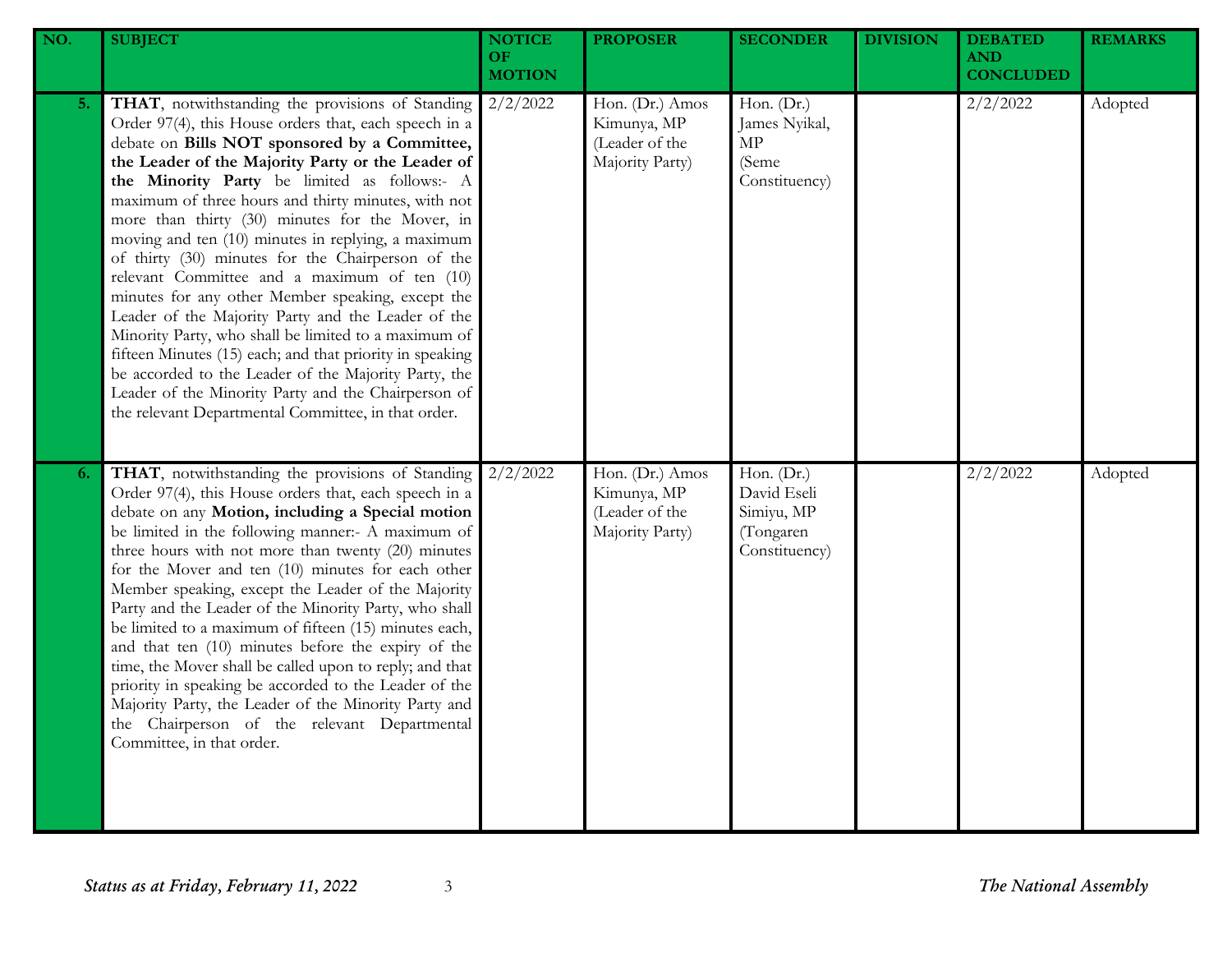| NO. | <b>SUBJECT</b>                                                                                                                                                                                                                                                                                                                                                                                                                                                                                                                                                                                                                                                                                                                                                                                                                                                                                                                                                                                                                                                                                                                            | <b>NOTICE</b><br>OF.<br><b>MOTION</b> | <b>PROPOSER</b>                                                     | <b>SECONDER</b>                                                                                           | <b>DIVISION</b> | <b>DEBATED</b><br><b>AND</b><br><b>CONCLUDED</b> | <b>REMARKS</b> |
|-----|-------------------------------------------------------------------------------------------------------------------------------------------------------------------------------------------------------------------------------------------------------------------------------------------------------------------------------------------------------------------------------------------------------------------------------------------------------------------------------------------------------------------------------------------------------------------------------------------------------------------------------------------------------------------------------------------------------------------------------------------------------------------------------------------------------------------------------------------------------------------------------------------------------------------------------------------------------------------------------------------------------------------------------------------------------------------------------------------------------------------------------------------|---------------------------------------|---------------------------------------------------------------------|-----------------------------------------------------------------------------------------------------------|-----------------|--------------------------------------------------|----------------|
| 7.  | THAT, notwithstanding the provisions of Standing<br>Order 97(4), this House orders that, each speech in a<br>debate on Committee Reports (except for Reports<br>of Audit Committees), including a Report of a Joint<br>Committee of the Houses of Parliament or any other<br>Report submitted to the House for which limitation<br>of time has not been specified, shall be limited as<br>follows:- A maximum of two and a half hours, with<br>not more than twenty (20) minutes for the Mover in<br>moving and five (5) minutes for any other Member<br>speaking, including the Chairperson of the relevant<br>Committee (if the Committee Report is not moved by<br>the Chairperson of the relevant Committee) except<br>the Leader of the Majority Party and the Leader of the<br>Minority Party, who shall be limited to a maximum of<br>ten $(10)$ minutes each, and that ten $(10)$ minutes<br>before the expiry of the time, the Mover shall be<br>called upon to reply; and further that priority in<br>speaking shall be accorded to the Leader of the<br>Majority Party and the Leader of the Minority Party,<br>in that order. | $2/2/\overline{2022}$                 | Hon. (Dr.) Amos<br>Kimunya, MP<br>(Leader of the<br>Majority Party) | Hon. (Dr.)<br>Makali Mulu,<br>$\ensuremath{\mathrm{MP}}$<br>(Kitui Central<br>Constituency)               |                 | 2/2/2022                                         | Adopted        |
| 8.  | THAT, notwithstanding the provisions of Standing<br>Order 97(4), this House orders that, each speech in<br>debate on Reports of Audit Committees (PIC,<br>PAC & SFAC) be limited as follows:- A maximum of<br>sixty (60) minutes for the Mover in moving and thirty<br>(30) minutes in replying, and a maximum of ten (10)<br>minutes for any other Member speaking, except the<br>Leader of the Majority Party and the Leader of the<br>Minority Party, who shall be limited to a maximum of<br>fifteen (15) minutes each; and that priority be<br>accorded to the Leader of the Majority Party and the<br>Leader of the Minority Party, in that order.                                                                                                                                                                                                                                                                                                                                                                                                                                                                                  | 2/2/2022                              | Hon. (Dr.) Amos<br>Kimunya, MP<br>(Leader of the<br>Majority Party) | Hon. Silas<br>Tiren, MP<br>(Chairperson,<br>Departmental<br>Committee on<br>Agriculture and<br>Livestock) |                 | 2/2/2022                                         | Adopted        |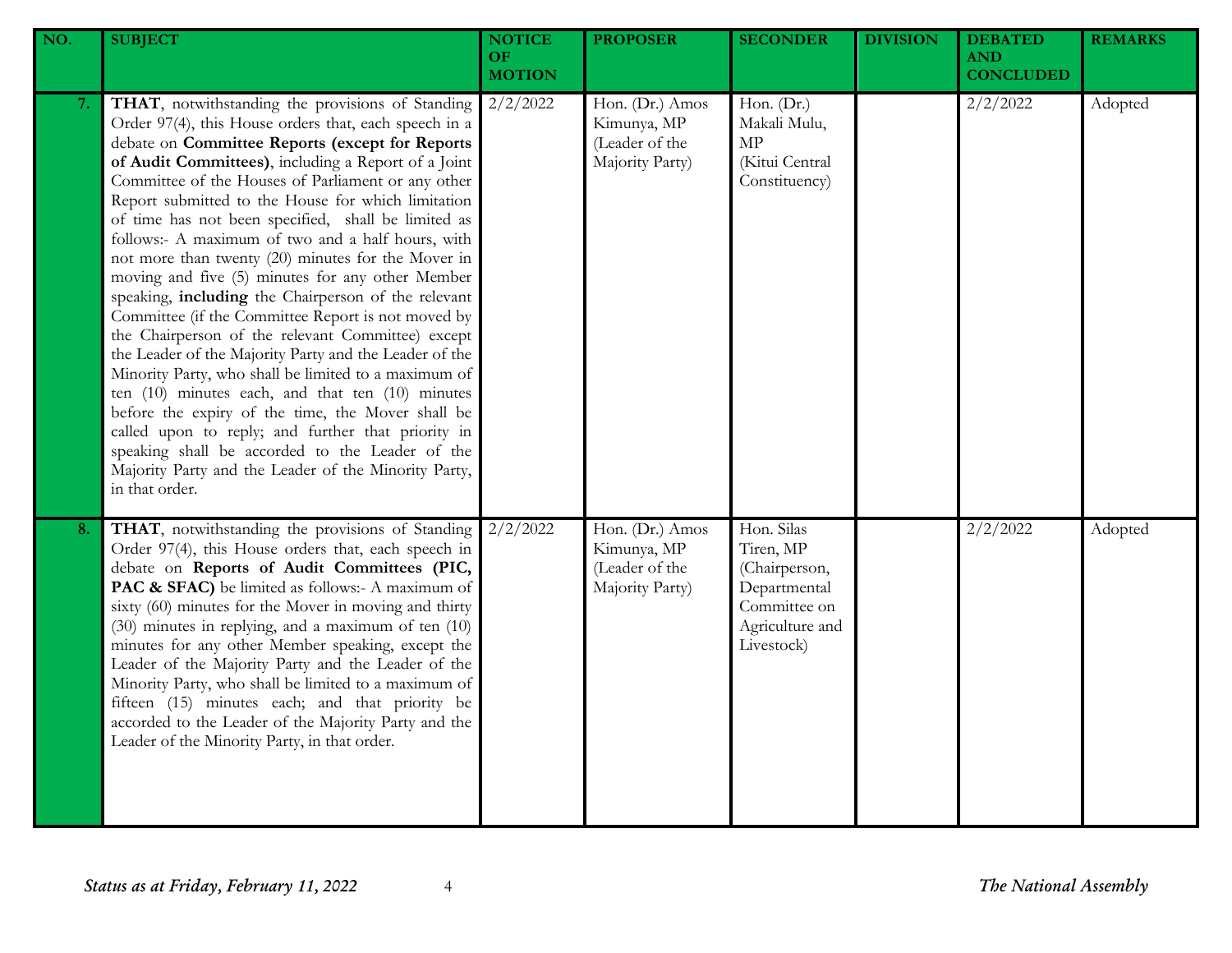| NO. | <b>SUBJECT</b>                                                                                                                                                                                                                                                                                                                                                                                                                                                                                                                                                                                                                                                                                                                                                                                                                                                                                                                                                                                                                                                                                                                                                                                                                                                                                                | <b>NOTICE</b><br><b>OF</b><br><b>MOTION</b> | <b>PROPOSER</b>                                                     | <b>SECONDER</b>                                               | <b>DIVISION</b> | <b>DEBATED</b><br><b>AND</b><br><b>CONCLUDED</b> | <b>REMARKS</b> |
|-----|---------------------------------------------------------------------------------------------------------------------------------------------------------------------------------------------------------------------------------------------------------------------------------------------------------------------------------------------------------------------------------------------------------------------------------------------------------------------------------------------------------------------------------------------------------------------------------------------------------------------------------------------------------------------------------------------------------------------------------------------------------------------------------------------------------------------------------------------------------------------------------------------------------------------------------------------------------------------------------------------------------------------------------------------------------------------------------------------------------------------------------------------------------------------------------------------------------------------------------------------------------------------------------------------------------------|---------------------------------------------|---------------------------------------------------------------------|---------------------------------------------------------------|-----------------|--------------------------------------------------|----------------|
| 9.  | THAT, notwithstanding the provisions of Standing<br>Order 97(4), this House orders that, each speech in a<br>debate on any Sessional Paper shall be limited as<br>follows:- A maximum of two and a half hours, with<br>not more than twenty (20) minutes for the Mover in<br>moving and five (5) minutes for any other Member<br>speaking, including the Leader of the Majority Party<br>and the Leader of the Minority Party and the<br>Chairperson of the relevant Committee (if the<br>Sessional Paper is not moved by the Chairperson of<br>the relevant Committee), and that ten (10) minutes<br>before the expiry of the time, the Mover shall be<br>called upon to reply; and further that priority in<br>speaking shall be accorded to the Leader of the<br>Majority Party and the Leader of the Minority Party,<br>in that order.                                                                                                                                                                                                                                                                                                                                                                                                                                                                    | 2/2/2022                                    | Hon. (Dr.) Amos<br>Kimunya, MP<br>(Leader of the<br>Majority Party) | Hon. Samuel<br>Atandi, MP<br>(Alego Usonga<br>Constituency)   |                 | 2/2/2022                                         | Adopted        |
| 10. | THAT, notwithstanding the provisions of Standing<br>Order 97(4) and in furtherance to the provisions of<br>Standing Order 24(6), this House orders that, debate<br>on the Motion on the Address by the President be<br>limited to no more than thirty (30) minutes for the<br>Mover in moving, twenty (20) minutes for the Leader<br>of the Minority Party, and ten (10) minutes each to<br>the Chairperson of the Departmental Committee on<br>Justice and Legal Affairs to speak on the Report<br>submitted under Article $132(1)(c)(i)$<br>of the<br>Constitution relating to the realisation of the national<br>values; the Chairperson of the Departmental<br>Committee on Defence and Foreign Relations to<br>speak on the Report submitted under Article<br>$132(1)(c)(iii)$ of the Constitution relating to the<br>progress made in fulfilling the international<br>obligations of the Republic; and the Chairperson of<br>the Departmental Committee on Administration and<br>National Security to speak on the Report submitted<br>under Article 240(7) of the Constitution relating to<br>the state of the security of the Country; and five (5)<br>minutes for any other Member speaking, and that ten<br>(10) minutes before the expiry of the time, the Mover<br>shall be called upon to reply. | 2/2/2022                                    | Hon. (Dr.) Amos<br>Kimunya, MP<br>(Leader of the<br>Majority Party) | Hon. Maoka<br>Maore, MP<br>(Deputy<br>Majority Party<br>Whip) |                 | 2/2/2022                                         | Adopted        |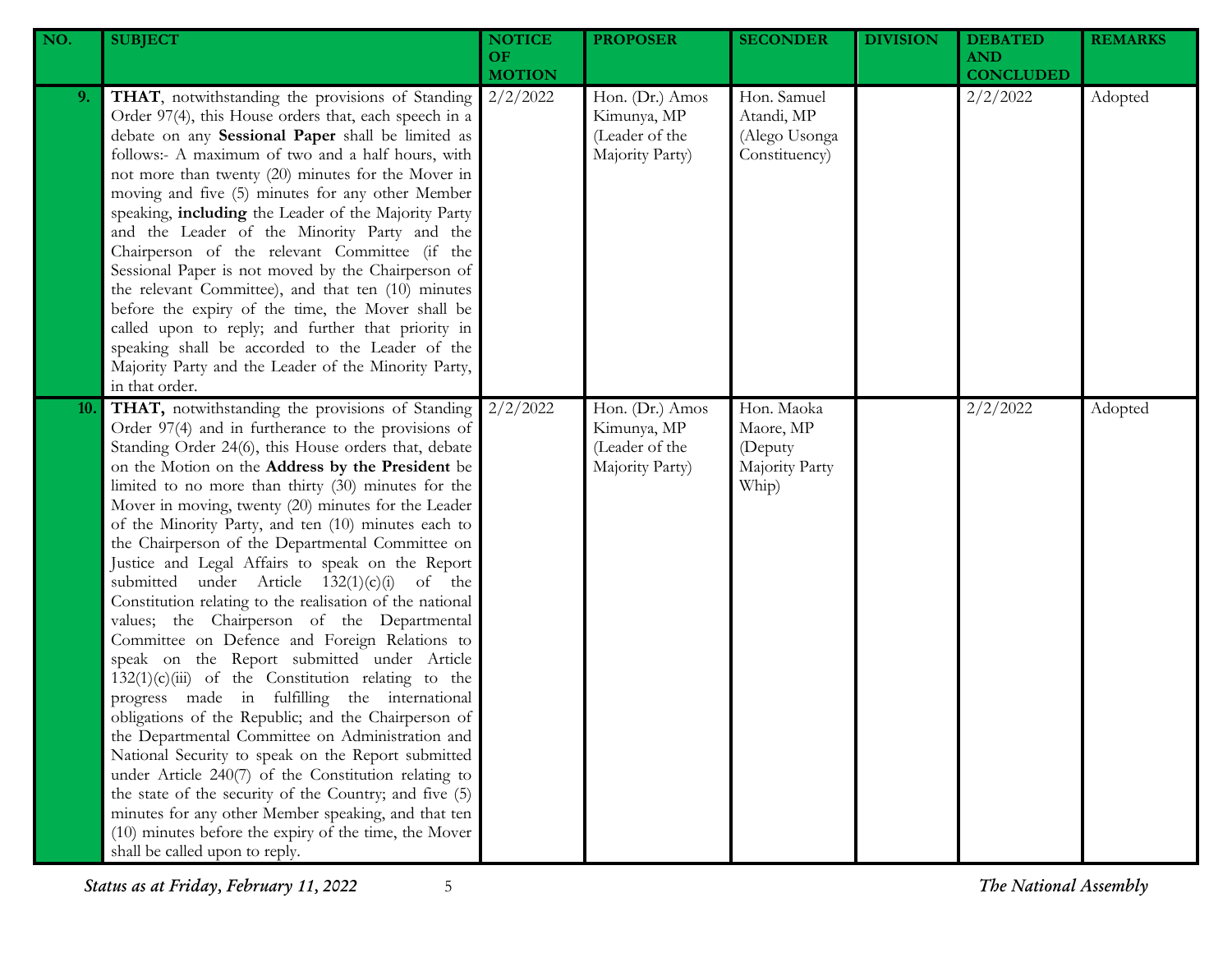| NO.        | <b>SUBJECT</b>                                                                                                                                                                                                                                                                                                                                                                                                                                                                                                                                                                                                                                                                                                                                                                                                                                                                                                                                                                                                                                                                                                                                                                                                                                                                                       | <b>NOTICE</b><br>OF.<br><b>MOTION</b> | <b>PROPOSER</b>                                                     | <b>SECONDER</b>                                                | <b>DIVISION</b> | <b>DEBATED</b><br><b>AND</b><br><b>CONCLUDED</b> | <b>REMARKS</b> |
|------------|------------------------------------------------------------------------------------------------------------------------------------------------------------------------------------------------------------------------------------------------------------------------------------------------------------------------------------------------------------------------------------------------------------------------------------------------------------------------------------------------------------------------------------------------------------------------------------------------------------------------------------------------------------------------------------------------------------------------------------------------------------------------------------------------------------------------------------------------------------------------------------------------------------------------------------------------------------------------------------------------------------------------------------------------------------------------------------------------------------------------------------------------------------------------------------------------------------------------------------------------------------------------------------------------------|---------------------------------------|---------------------------------------------------------------------|----------------------------------------------------------------|-----------------|--------------------------------------------------|----------------|
| 11.        | THAT, notwithstanding the provisions of Standing<br>Order 97(4), this House orders that, each speech in<br>debate on Reports of Constitutional Commissions<br>and Independent Offices be limited as follows:- A<br>maximum of four hours with not more than thirty (30)<br>minutes for the Mover in moving and ten (10) minutes<br>in replying, a maximum of thirty (30) minutes for the<br>Chairperson of the relevant Committee, and a maximum<br>of ten (10) minutes for any other Member speaking,<br>except the Leader of the Majority Party and the Leader<br>of the Minority Party, who shall be limited to a<br>maximum of fifteen (15) minutes each; and that priority<br>be accorded to the Chairperson of the relevant<br>Committee, the Leader of the Majority Party and the<br>Leader of the Minority Party, in that order.                                                                                                                                                                                                                                                                                                                                                                                                                                                             | 2/2/2022                              | Hon. (Dr.) Amos<br>Kimunya, MP<br>(Leader of the<br>Majority Party) | Hon. Sophia<br>Noor, MP<br>(Ijara)<br>Constituency)            |                 | 2/2/2022                                         | Adopted        |
| <b>12.</b> | THAT, pursuant to the provisions of Standing Order<br>97(4), this House orders that, each speech in a debate on<br>the Report of the Budget & Appropriations<br>Committee on Budget Estimates contemplated under<br>Standing Orders 239 and 240 be limited as follows:<br>• General Supply Debate:- A maximum of three (3)<br>sitting days with thirty (30) minutes for the Mover in<br>moving and fifteen minutes (15) in replying; a<br>maximum of ten (10) minutes for each of the<br>Chairpersons of the Departmental Committees and a<br>maximum of five (5) minutes for any other Member<br>speaking, except the Leader of the Majority Party and<br>the Leader of the Minority Party who shall be limited<br>to a maximum of ten minutes (10) each; and that<br>priority in speaking be accorded to the Leader of the<br>Majority Party, the Leader of the Minority Party and<br>the respective Chairpersons of the Departmental<br>Committees in the order that they appear in the<br>Second Schedule to the Standing Orders; and,<br>Committee of Supply: - A maximum of six (6)<br>sitting days for the consideration of the proposed<br>allocations to the respective Votes/Programmes in<br>the order specified in the Schedule submitted by the<br>Budget and Appropriations Committee. | 2/2/2022                              | Hon. (Dr.) Amos<br>Kimunya, MP<br>(Leader of the<br>Majority Party) | Hon. Martin<br>Peters Owino,<br>MP<br>(Ndhiwa<br>Constituency) |                 | 2/2/2022                                         | Adopted        |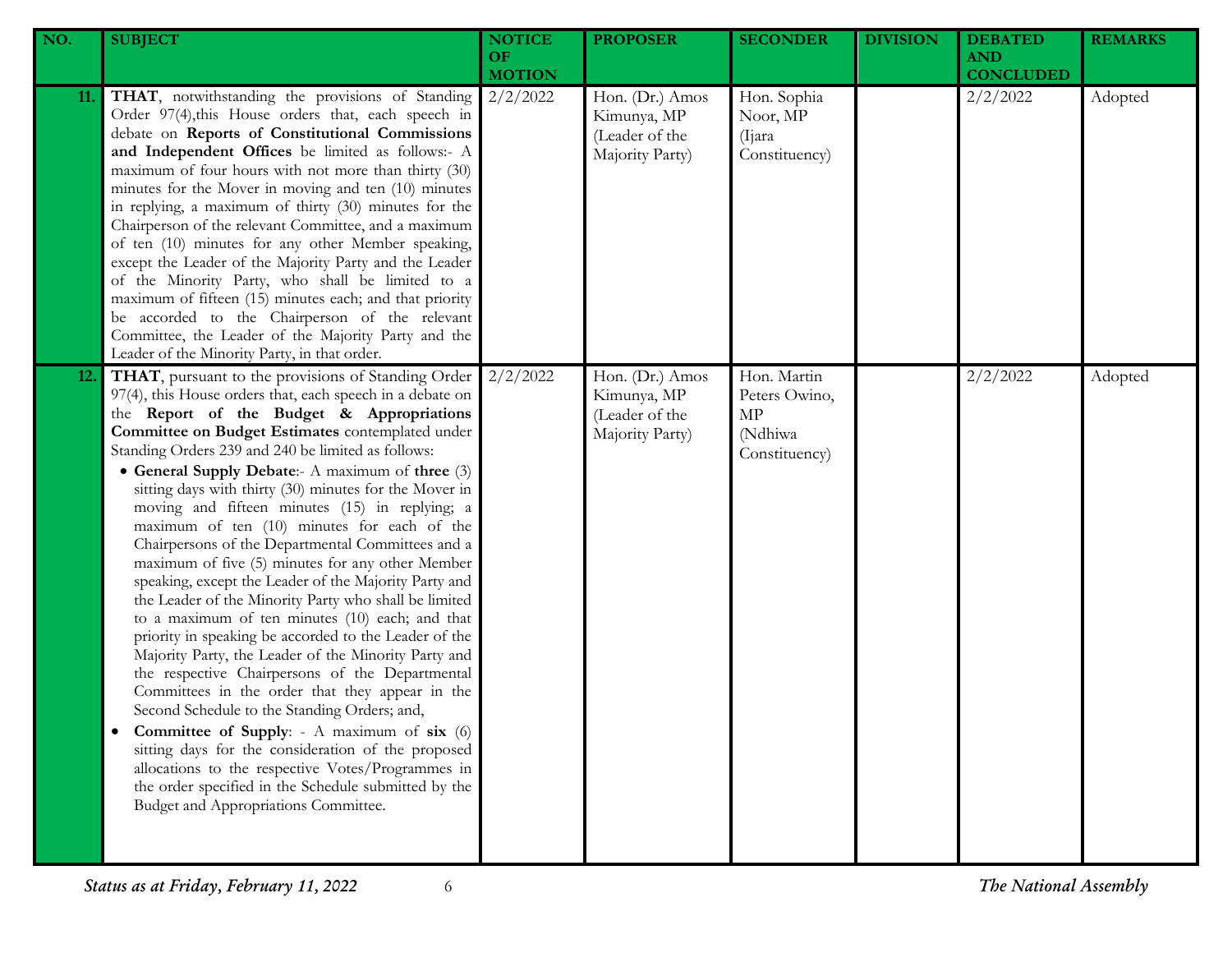| NO. | <b>SUBJECT</b>                                                                                                                                                                                                                                                                                                                                                                                                                                                                                                                                                                                                                                                                                                                                                                                                                                                                                                                                                                                           | <b>NOTICE</b><br><b>OF</b><br><b>MOTION</b> | <b>PROPOSER</b>                                                     | <b>SECONDER</b>                                                | <b>DIVISION</b> | <b>DEBATED</b><br><b>AND</b><br><b>CONCLUDED</b> | <b>REMARKS</b> |
|-----|----------------------------------------------------------------------------------------------------------------------------------------------------------------------------------------------------------------------------------------------------------------------------------------------------------------------------------------------------------------------------------------------------------------------------------------------------------------------------------------------------------------------------------------------------------------------------------------------------------------------------------------------------------------------------------------------------------------------------------------------------------------------------------------------------------------------------------------------------------------------------------------------------------------------------------------------------------------------------------------------------------|---------------------------------------------|---------------------------------------------------------------------|----------------------------------------------------------------|-----------------|--------------------------------------------------|----------------|
| 13. | THAT, pursuant to the provisions of Standing Order<br>97(1), this House orders that, each speech in the<br>general debate contemplated under Standing<br>Order 146 (Consideration of Senate amendments to Bills<br>originating in the National Assembly) be limited as<br>follows:- a maximum of one hour and thirty minutes,<br>with not more than fifteen minutes (15) for the Mover<br>in moving, fifteen minutes (15) for the Chairperson of<br>the relevant Departmental Committee, and five (5)<br>minutes for any other Member speaking, including the<br>Leader of the Majority Party and the Leader of the<br>Minority Party (if the Bill is not party-sponsored), and<br>that five (5) minutes before the expiry of the time, the<br>Mover shall be called upon to reply; and further that<br>priority in speaking shall be accorded to the Leader of<br>the Majority Party, the Leader of the Minority Party<br>and the Chairperson of the relevant Departmental<br>Committee, in that order. | 2/2/2022                                    | Hon. (Dr.) Amos<br>Kimunya, MP<br>(Leader of the<br>Majority Party) | Hon. (Dr.)<br>Gideon<br>Ochanda, MP<br>(Bondo<br>Constituency) |                 | 2/2/2022                                         | Adopted        |
| 14. | <b>THAT</b> , pursuant to the provisions of 97(4), this<br>House orders that, the debate on any Motion for the<br>Sine Die Adjournment of the House in accordance<br>with the Calendar of the House, shall be limited as<br>follows:- a maximum of four (4) hours for the entire<br>motion, with not more than five (5) minutes for each<br>Member speaking, except the Mover, the Leader of<br>the Majority Party and the Leader of the Minority<br>Party, who shall be limited to a maximum of fifteen<br>(15) minutes each; that priority shall be accorded to<br>the Leader of the Majority Party, the Leader of the<br>Minority Party and the Deputy Speaker in that order<br>and further that, at the expiry of the time allocated for<br>the Motion, the House shall adjourn without question<br>put pursuant to the provisions of Standing Order<br>28(3) (Calendar of the House).                                                                                                               | 2/2/2022                                    | Hon. (Dr.) Amos<br>Kimunya, MP<br>(Leader of the<br>Majority Party) | Hon. (Sarah<br>Korere, MP<br>(Laipikia North<br>Constituency)  |                 | 2/2/2022                                         | Adopted        |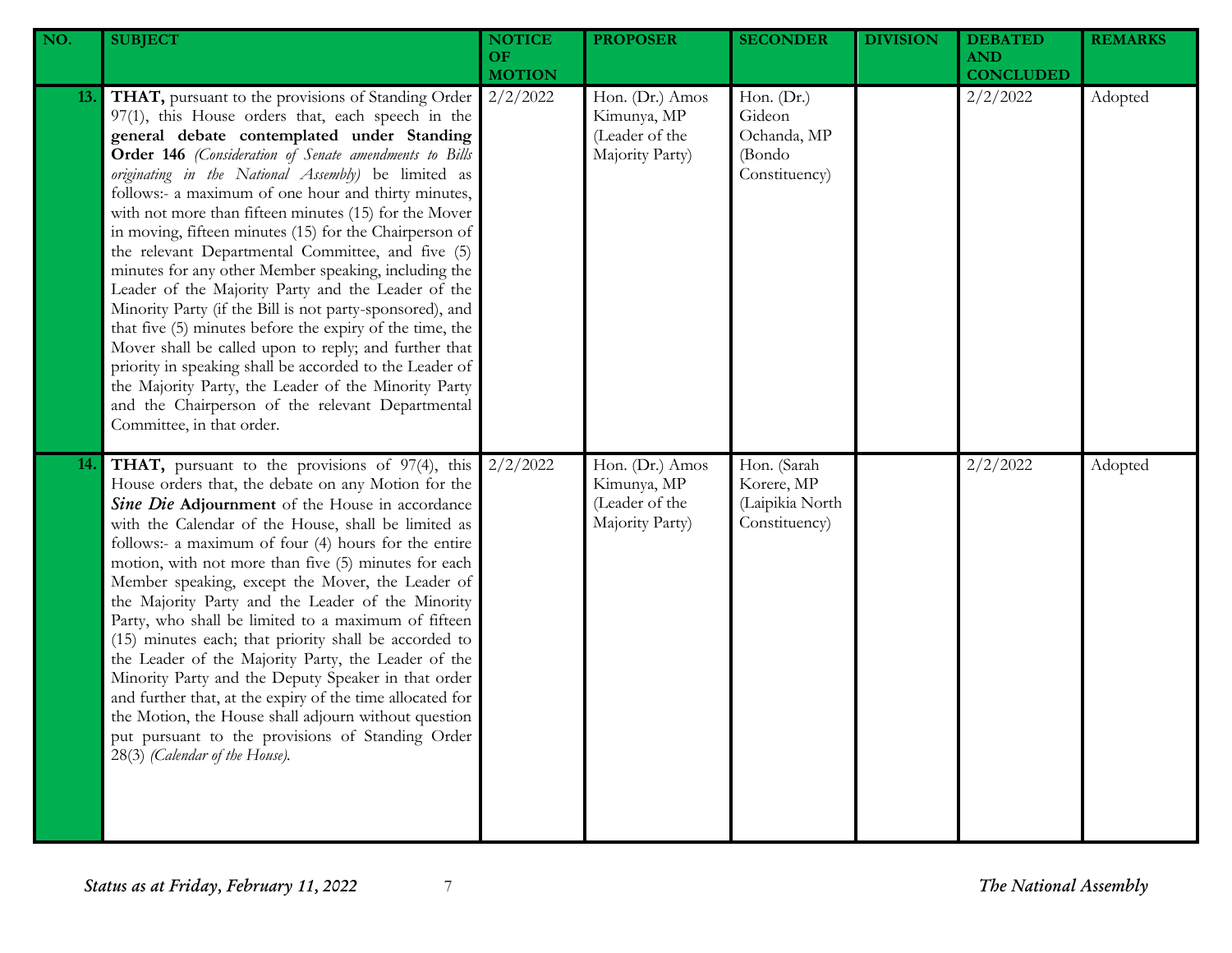| NO.        | <b>SUBJECT</b>                                                                                                                                                                                                                                                                                                                                                                                                                                                                                                                                                                                                                                                                                                                                                                                                                                                                                                                                                                                                                                                                                                                                                                                                                                                                                                                                                                                                                                                                                                                                                                                                                                                                                                                                                                                                                                                                                                                                                                                                                        | <b>NOTICE</b><br>OF<br><b>MOTION</b> | <b>PROPOSER</b>                                                     | <b>SECONDER</b>                                         | <b>DIVISION</b> | <b>DEBATED</b><br><b>AND</b><br><b>CONCLUDED</b> | <b>REMARKS</b> |
|------------|---------------------------------------------------------------------------------------------------------------------------------------------------------------------------------------------------------------------------------------------------------------------------------------------------------------------------------------------------------------------------------------------------------------------------------------------------------------------------------------------------------------------------------------------------------------------------------------------------------------------------------------------------------------------------------------------------------------------------------------------------------------------------------------------------------------------------------------------------------------------------------------------------------------------------------------------------------------------------------------------------------------------------------------------------------------------------------------------------------------------------------------------------------------------------------------------------------------------------------------------------------------------------------------------------------------------------------------------------------------------------------------------------------------------------------------------------------------------------------------------------------------------------------------------------------------------------------------------------------------------------------------------------------------------------------------------------------------------------------------------------------------------------------------------------------------------------------------------------------------------------------------------------------------------------------------------------------------------------------------------------------------------------------------|--------------------------------------|---------------------------------------------------------------------|---------------------------------------------------------|-----------------|--------------------------------------------------|----------------|
| <b>15.</b> | THAT, notwithstanding the provisions of Standing<br>Orders 41 and 42 relating to conveying of Messages from the<br>Senate and from the President or the National Executive,<br>Standing Orders 120, 122 and 126 relating to<br>Publication, Procedure upon Publication and First Reading of<br>Bills and Standing Order 210(2) relating to Tabling of<br>Statutory Instruments, this House orders that during the<br>Short and Long Recesses of the Sixth Session-<br>Upon receipt of any Message from the Senate,<br>(a)<br>or upon receipt of any name of a person<br>nominated for appointment to a state or public<br>office from the President or any other office in<br>the National Executive, the Speaker shall<br>forthwith refer such Message to the relevant<br>Committee for consideration, without having to<br>recall the House, and report such fact to the<br>House on resumption;<br>upon receipt of any Message relating to the<br>(b)<br>Senate's Amendments to a Bill originating in<br>the National Assembly, the Speaker shall<br>forthwith refer the Schedule of the Senate<br>Amendments to the relevant Committee for<br>consideration pursuant to the provisions of<br>Standing Order 145 (Senate amendments to Bills<br>originating in the National Assembly), and report<br>such fact to the House on resumption;<br>should a Bill be published during the said<br>(c)<br>period, or a published Bill become due for First<br>Reading, the Speaker shall, upon lapse of at<br>least three days following the publication of the<br>Bill and following a determination that such Bill<br>is of priority, forthwith refer such Bill to the<br>relevant Committee for consideration pursuant<br>the provisions of Standing Order<br>to<br>127 (Committal of Bills to Committees and public<br>participation) and cause the Bill to be read a First<br>Time upon its next Sitting and the Second<br>Reading may be taken forthwith, or on such<br>other day as the House Business Committee<br>may determine; | 2/2/2022                             | Hon. (Dr.) Amos<br>Kimunya, MP<br>(Leader of the<br>Majority Party) | Hon. Robert<br>Gichimu, MP<br>(Gichugu<br>Constituency) |                 | 2/2/2022                                         | Adopted        |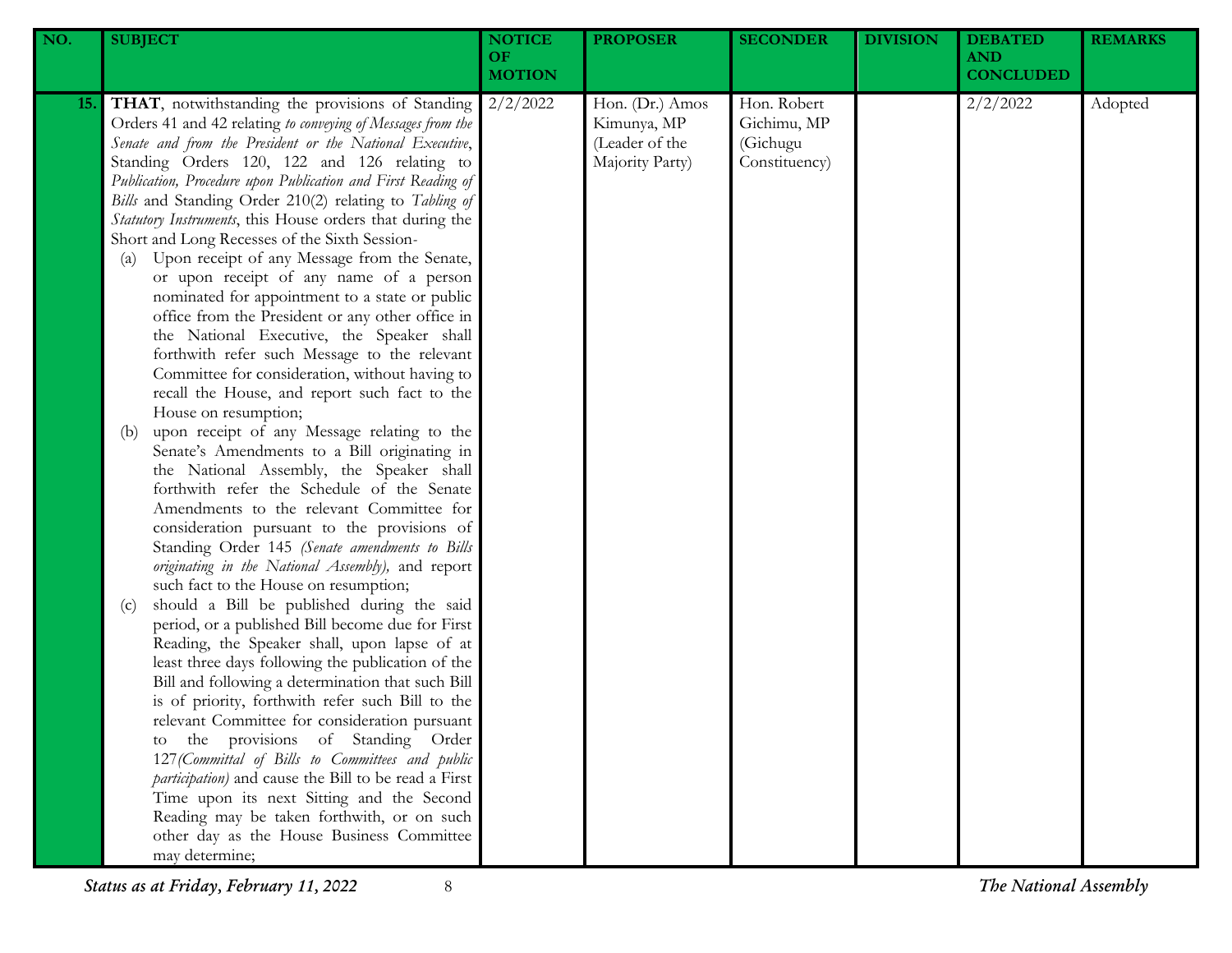| NO.        | <b>SUBJECT</b>                                                                                                                                                                                                                                                                                                                                                                                                                                                                                                                                                                                                                                                                                                                                                                                                              | <b>NOTICE</b><br><b>OF</b><br><b>MOTION</b> | <b>PROPOSER</b>                                                                                | <b>SECONDER</b>                                                                                     | <b>DIVISION</b>                          | <b>DEBATED</b><br><b>AND</b><br><b>CONCLUDED</b> | <b>REMARKS</b> |
|------------|-----------------------------------------------------------------------------------------------------------------------------------------------------------------------------------------------------------------------------------------------------------------------------------------------------------------------------------------------------------------------------------------------------------------------------------------------------------------------------------------------------------------------------------------------------------------------------------------------------------------------------------------------------------------------------------------------------------------------------------------------------------------------------------------------------------------------------|---------------------------------------------|------------------------------------------------------------------------------------------------|-----------------------------------------------------------------------------------------------------|------------------------------------------|--------------------------------------------------|----------------|
|            | should any statutory instrument be transmitted<br>(d)<br>for tabling before the House during the period,<br>the Speaker shall, following a determination<br>that the statutory instrument is of priority,<br>forthwith refer the statutory instrument to the<br>relevant Committee for consideration and cause<br>the statutory instrument to be tabled in the<br>House upon its next Sitting in accordance with<br>the provisions of section 11 of the Statutory<br>Instruments Act (No. 3 of 2013); and,<br>should any Paper be transmitted for tabling<br>(e)<br>before the House, the Speaker shall, following a<br>determination that the Paper is of priority,<br>forthwith refer the Paper to the relevant<br>Committee for consideration and cause the<br>Paper to be tabled in the House upon its next<br>Sitting. |                                             |                                                                                                |                                                                                                     |                                          |                                                  |                |
| <b>16.</b> | THAT, pursuant to the provisions of Standing Order<br>28, this House approves the Calendar of the National<br>Assembly (Regular Sessions) for the Sixth Session<br>(2022).                                                                                                                                                                                                                                                                                                                                                                                                                                                                                                                                                                                                                                                  | 2/2/2022                                    | Hon. (Dr.) Amos<br>Kimunya, MP<br>(Leader of the<br>Majority Party)                            | Hon.<br>Emmanuel<br>Wangwe, MP<br>(Majority Party<br>Whip)                                          |                                          | 2/2/2022                                         | Adopted        |
| 17.        | THAT, notwithstanding the provisions of Standing<br>Order 120, this House resolves to reduce the<br>publication period of the Elections (Amendment) Bill<br>(National Assembly Bill No. 3 of 2022) from 14 days<br>to 5 days.                                                                                                                                                                                                                                                                                                                                                                                                                                                                                                                                                                                               | 2/2/2022                                    | Hon. (Dr.) Amos<br>Kimunya, MP<br>(Leader of the<br>Majority Party)                            | Hon.<br>Emmanuel<br>Wangwe, MP<br>(Majority Party<br>Whip)                                          | 2/2/2022<br>$(Ayes - 43;$<br>$Nays - 62$ | 2/2/2022                                         | Negatived      |
| 18.        | THAT, this House adopts the Report of the<br>Committee on Delegated Legislation on its<br>consideration of the Public Finance Management<br>(Biashara Kenya Fund) Regulations, 2021; the Public<br>Finance Management (Uwezo Fund) (Revocation)<br>Regulations, 2021; the Public Finance Management<br>(Women Enterprise Fund) (Revocation) Regulations,<br>2021; and the Public Finance Management (Youth<br>(Revocation)<br>Enterprise<br>Development<br>Fund)<br>Regulations, 2021, laid on the Table of the House on<br>Tuesday, September 21, 2021, and pursuant to the                                                                                                                                                                                                                                                | 2/2/2022                                    | Hon.<br>William<br>Kamket, MP<br>(Chairperson,<br>Committee<br>on<br>Delegated<br>Legislation) | Hon. Muriuki<br>Njagagua, MP<br>(Vice-<br>Chairperson,<br>Committee on<br>Delegated<br>Legislation) |                                          | 3/2/2022;<br>$10/2/2022$ .                       | Adopted        |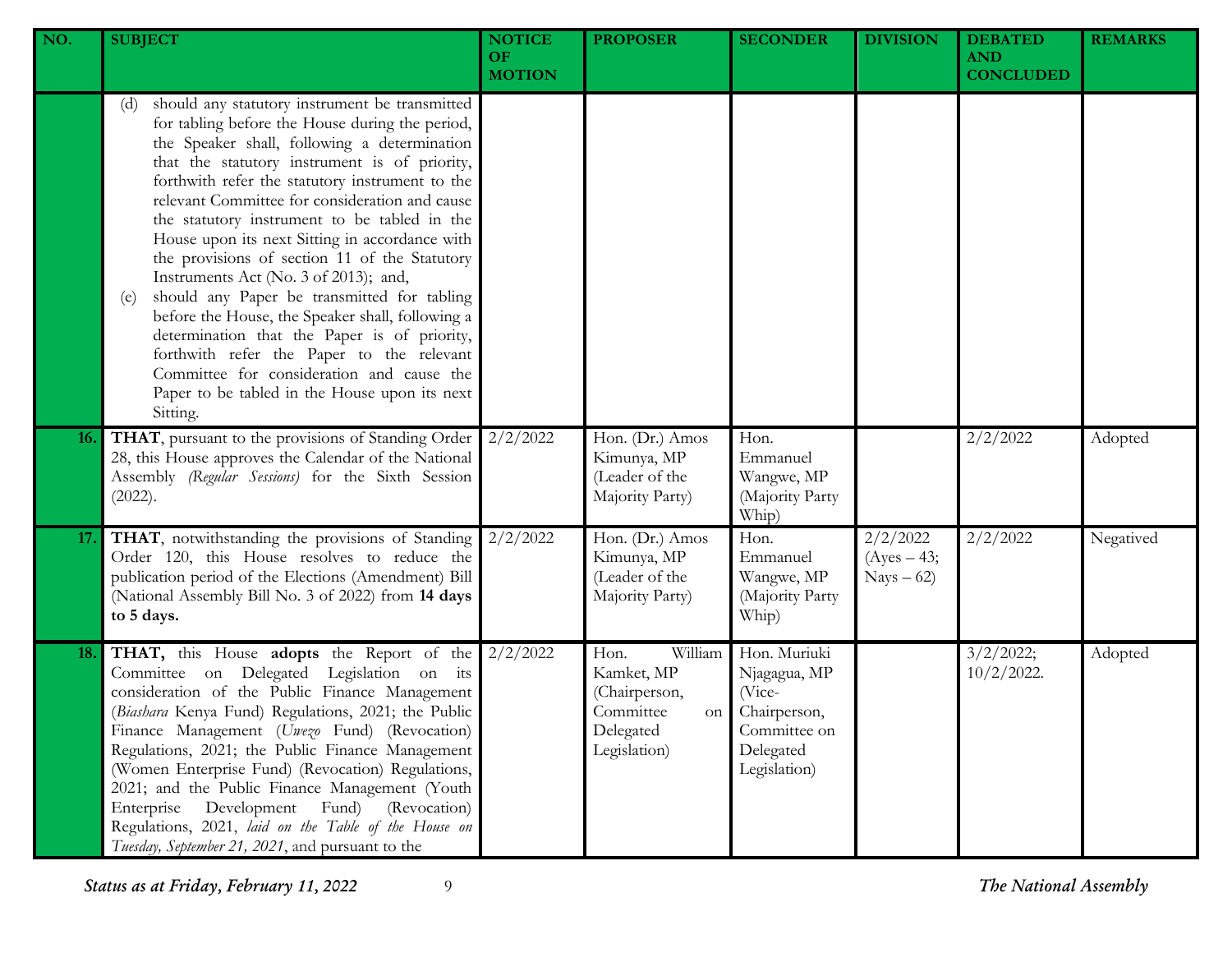| NO. | <b>SUBJECT</b>                                                                                                                                                                                                                                                                                                                                                                                                                                                                                                                                                                                                                                                                                                                                     | <b>NOTICE</b><br>OF.<br><b>MOTION</b> | <b>PROPOSER</b>                                                                                                  | <b>SECONDER</b>                                                                                     | <b>DIVISION</b> | <b>DEBATED</b><br><b>AND</b><br><b>CONCLUDED</b> | <b>REMARKS</b> |
|-----|----------------------------------------------------------------------------------------------------------------------------------------------------------------------------------------------------------------------------------------------------------------------------------------------------------------------------------------------------------------------------------------------------------------------------------------------------------------------------------------------------------------------------------------------------------------------------------------------------------------------------------------------------------------------------------------------------------------------------------------------------|---------------------------------------|------------------------------------------------------------------------------------------------------------------|-----------------------------------------------------------------------------------------------------|-----------------|--------------------------------------------------|----------------|
|     | provisions of section 18 of the Statutory Instruments<br>Act, 2013 annuls in entirety -<br>the Public Finance Management (Biashara<br>(i)<br>Kenya Fund) Regulations, 2021 published as<br>Legal Notice No. 55 of 2021;<br>the Public Finance Management (Uwezo Fund)<br>(11)<br>(Revocation) Regulations, 2021 published as<br>Legal Notice No. 56 of 2021;<br>the Public Finance Management (Women<br>(111)<br>Enterprise Fund) (Revocation) Regulations,<br>2021 published as Legal Notice No. 57 of 2021;<br>and<br>the Public Finance Management (Youth<br>(iv)<br>Enterprise Development Fund) (Revocation)<br>Regulations, 2021 published as Legal Notice<br>No. 58 of 2021.                                                                |                                       |                                                                                                                  |                                                                                                     |                 |                                                  |                |
| 19. | THAT, this House adopts the Report of the<br>Committee on Delegated Legislation on its<br>consideration of the Crops (Fibre Crops) Regulations,<br>2020 laid on the Table of the House on Tuesday, November<br>17, 2020, and pursuant to the provisions of section 18<br>of the Statutory Instruments Act, 2013 and Standing<br>Order 210 (4)(b), <i>annuls in entirety</i> the Crops (Fibre<br>Crops) Regulations, 2020 published as Legal Notice No.<br>120 of 2020.                                                                                                                                                                                                                                                                             | 2/2/2022                              | William<br>Hon.<br>Kamket, MP<br>(Chairperson,<br>Committee<br>on<br>Delegated<br>Legislation)                   | Hon. Muriuki<br>Njagagua, MP<br>(Vice-<br>Chairperson,<br>Committee on<br>Delegated<br>Legislation) |                 | 3/2/2022;<br>$10/2/2022$ .                       | Adopted        |
| 20. | THAT, taking into consideration the findings of the<br>Departmental Committee on Finance and National<br>Planning in its Report on the vetting of the nominee for<br>appointment as a member of the Salaries and<br>Remuneration Commission representing the National<br>Police Service Commission, laid on the Table of the House<br>on Thursday, February 03, 2022 and pursuant to the<br>provisions of Article 250(2)(b) of the Constitution,<br>section 7 of the Salaries and Remuneration Commission<br>Act 2010 and sections 3 and 8 of the Public<br>Appointments (Parliamentary Approval) Act, 2011, this<br>House approves the appointment of Ms. Elizabeth<br>Wangui Muchuri as a member of the Salaries and<br>Remuneration Commission. | 3/2/2022                              | Waihenya<br>Hon.<br>Ndirangu, MP<br>(Vice Chairperson<br>Committee<br>on<br>Finance<br>and<br>National Planning) | Hon. Kuria<br>Kimani, MP<br>(Member,<br>Committee on<br>Finance and<br>National<br>Planning)        |                 | 8/2/2022;<br>$9/2/2022$ .                        | Adopted        |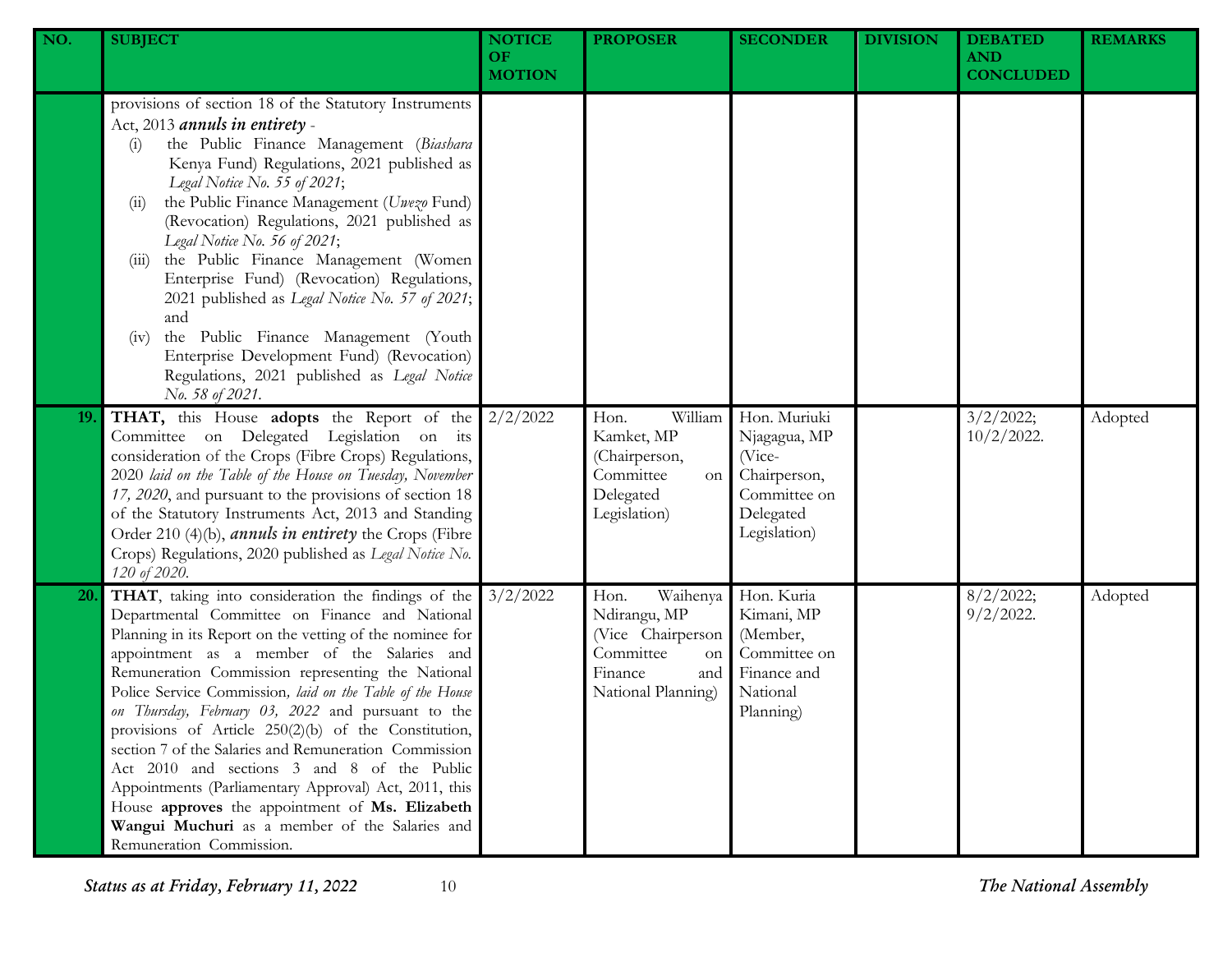| NO. | <b>SUBJECT</b>                                                                                                                                                                                                                                                                                                                                                                                                                                                                                                                                                                                                                                                                                                                                                                                                                                                                                                                                                                                                           | <b>NOTICE</b><br>OF.<br><b>MOTION</b> | <b>PROPOSER</b>                                                                                       | <b>SECONDER</b>                                                                                | <b>DIVISION</b> | <b>DEBATED</b><br><b>AND</b><br><b>CONCLUDED</b> | <b>REMARKS</b>    |
|-----|--------------------------------------------------------------------------------------------------------------------------------------------------------------------------------------------------------------------------------------------------------------------------------------------------------------------------------------------------------------------------------------------------------------------------------------------------------------------------------------------------------------------------------------------------------------------------------------------------------------------------------------------------------------------------------------------------------------------------------------------------------------------------------------------------------------------------------------------------------------------------------------------------------------------------------------------------------------------------------------------------------------------------|---------------------------------------|-------------------------------------------------------------------------------------------------------|------------------------------------------------------------------------------------------------|-----------------|--------------------------------------------------|-------------------|
| 21. | THAT, this House adopts the Report of the<br>Committee on Delegated Legislation on its<br>consideration of the Public Finance Management<br>(Sinking Fund) Guidelines, 2021, laid on the Table of the<br>House on Tuesday, September 21, 2021, and pursuant to<br>the provisions of section 13 of the Statutory<br>Instruments Act, 2013 annuls in entirety the Public<br>Finance Management (Sinking Fund) Guidelines, 2021<br>published as Gazette Notice No. 5085 of 2021.                                                                                                                                                                                                                                                                                                                                                                                                                                                                                                                                            | 3/2/2022                              | Hon. (Dr). Oundo<br>Ojiambo, MP<br>(Member,<br>Committee on<br>Delegated<br>Legislation)              | Hon.<br>Emmanuel<br>Wangwe, MP<br>(Majority Party<br>Whip)                                     |                 | 10/2/2022                                        | Debate<br>ongoing |
| 22. | THAT, this House adopts the Report of the<br>Committee on Delegated Legislation on its<br>consideration of the Environmental Management and<br>Coordination (Impact Assessment and Audit)<br>(Amendment) Regulations, 2016, laid on the Table of the<br>House on Wednesday, November 10, 2021, and pursuant<br>to the provisions of section 18 of the Statutory<br>Instruments Act, 2013 and Standing Order 210 (4)(b),<br>annuls in entirety the Environmental Management<br>and Coordination (Impact Assessment and Audit)<br>(Amendment) Regulations, 2016 published as Legal<br>Notice No. 149 of 2016.                                                                                                                                                                                                                                                                                                                                                                                                              | 3/2/2022                              | Charles<br>Hon.<br>Njagagua, MP<br>(Vice-Chairperson,<br>Committee<br>on<br>Delegated<br>Legislation) | Hon. $(Dr)$ .<br>Oundo<br>Ojiambo, MP<br>(Member,<br>Committee on<br>Delegated<br>Legislation) |                 | 10/2/2022                                        | Debate<br>ongoing |
| 23. | THAT, aware that the history of any institution is key<br>to evaluating its development; FURTHER AWARE<br>that documenting history provides a knowledge bank<br>for future generations; NOTING that the history of<br>the Parliament of Kenya is largely unrecorded,<br>scattered and piecemeal; FURTHER NOTING that<br>most comparable jurisdictions have elaborate records<br>of their history which are periodically updated to<br>capture new developments; COGNISANT of the<br>fact that the Parliament of Kenya marks its 115th<br>anniversary this year having been established as the<br>Legislative Council (LegCo) in August 1907;<br>FURTHER COGNISANT that the legislature has<br>been transforming in the last century both in mandate<br>and composition starting as a fused unicameral<br>legislature, to a bicameral one at independence to a<br>unicameral legislature before again reverting to a<br>bicameral Parliament after the promulgation of the<br>Constitution of Kenya 2010; RECOGNISING the | 8/2/2022                              | Hon. (Dr.) Amos<br>Kimunya, MP<br>(Leader of the<br>Majority Party)                                   | Hon. Joseph<br>Nduati, MP<br>(Gatanga<br>Constituency)                                         |                 | 9/2/2022;<br>$10/2/2022$ .                       | Adopted           |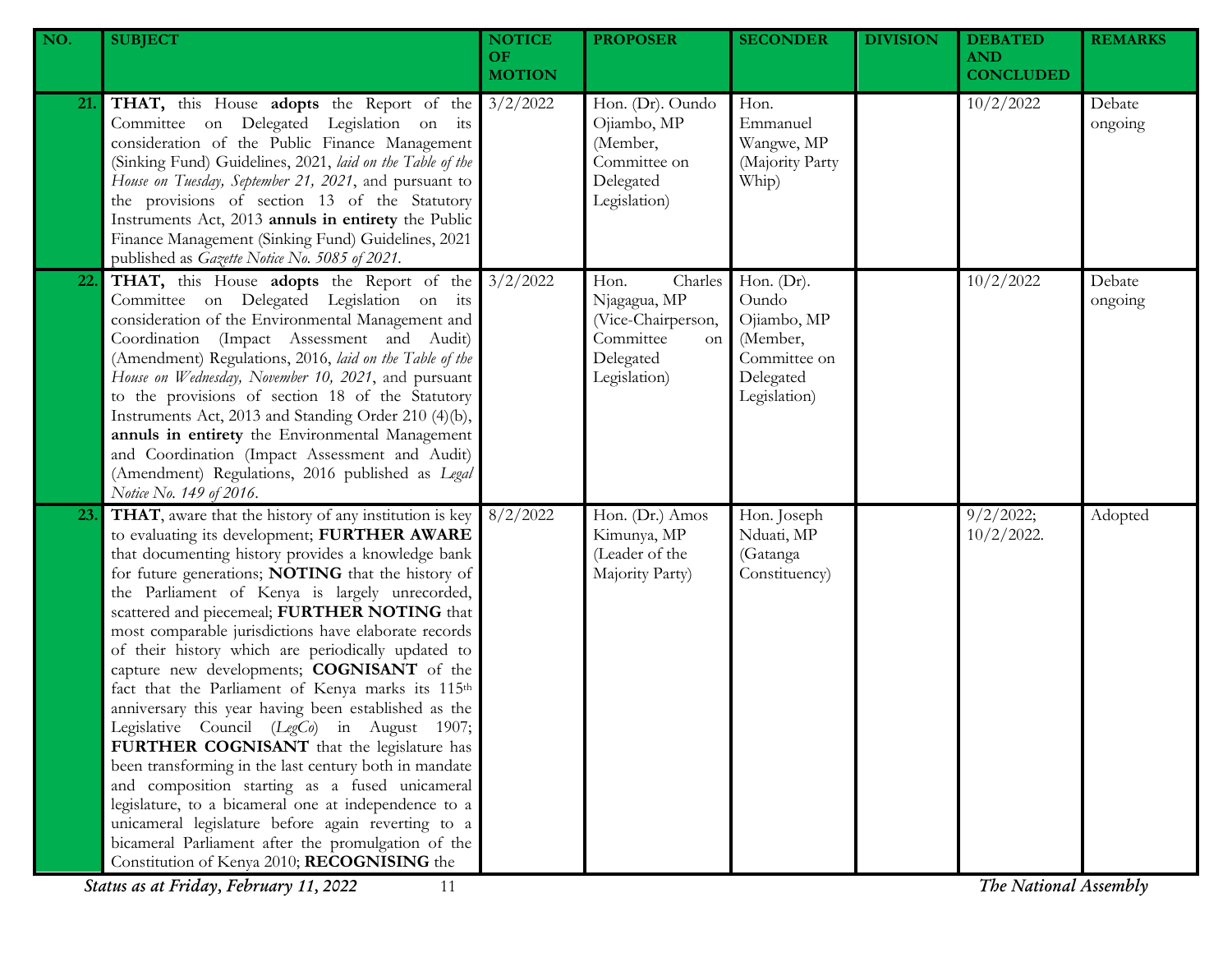| NO. | <b>SUBJECT</b>                                                                                                                                                                                                                                                                                                                                                                                                                                                                                                                                                                                                                                                                                                                                                                                                                                                                                                                                                                                                                                | <b>NOTICE</b><br>OF.<br><b>MOTION</b> | <b>PROPOSER</b>                                                     | <b>SECONDER</b>                                            | <b>DIVISION</b> | <b>DEBATED</b><br><b>AND</b><br><b>CONCLUDED</b> | <b>REMARKS</b>                      |
|-----|-----------------------------------------------------------------------------------------------------------------------------------------------------------------------------------------------------------------------------------------------------------------------------------------------------------------------------------------------------------------------------------------------------------------------------------------------------------------------------------------------------------------------------------------------------------------------------------------------------------------------------------------------------------------------------------------------------------------------------------------------------------------------------------------------------------------------------------------------------------------------------------------------------------------------------------------------------------------------------------------------------------------------------------------------|---------------------------------------|---------------------------------------------------------------------|------------------------------------------------------------|-----------------|--------------------------------------------------|-------------------------------------|
|     | many works of arts, including statues, frescoes, murals<br>and pictures connected with the history of the<br>Parliament of Kenya, including the contributions of<br>great mean and women, families, architects and<br>politicians throughout the 114 years of the history of<br>the institution, and its transformation and growth<br>throughout the period;<br>NOW THEREFORE, in order to ensure the<br>preservation of the history of the institution for future<br>generations, this House resolves -<br>1. THAT, at an appropriate stage, the House appoints<br>a Committee comprising of not more than nine (9)<br>Members to oversee the preservation of these<br>histories for posterity, with special focus on the<br>National Assembly;<br>2. THAT, the copyrights of the History of Parliament of<br>Kenya projects be reserved for the benefit of<br>Parliament and the people of Kenya; and,<br>3. THAT, the Clerk of the National Assembly puts in<br>place and executes appropriate mechanisms to<br>actualize this Resolution. |                                       |                                                                     |                                                            |                 |                                                  |                                     |
| 24  | <b>THAT</b> , pursuant to the provisions of section $15(1)(a)(ii)$<br>of the Parliamentary Powers and Privileges Act, 2017<br>and Standing Order 175, this House approves the<br>appointment of the following Members to the<br>Committee of Parliamentary Powers and Privileges, in<br>addition to the one specified under section $15(1)(a)(i)$ of<br>the said Act:-<br>The Hon. Josphat Kabinga Wachira, M.P.<br>1.<br>The Hon. Anthony Githiaka Kiai, M.P.<br>2.<br>The Hon. Vincent Kipkurui Tuwei, M.P.<br>3.<br>The Hon. Francis Chachu Ganya, M.P.<br>4.<br>The Hon. Didmus W. Barasa Mutua, M.P.<br>5.<br>The Hon. Gladwell Cheruiyot, M.P.<br>6.<br>The Hon. Andrew Mwadime, M.P.<br>7.<br>The Hon. Omar Mwinyi Shimbwa, M.P.<br>8.<br>The Hon. James Onyango Oyoo, M.P.<br>9.<br>The Hon. Danson M. Mwakuwona, M.P.<br>10.<br>The Hon. Oscar K. Sudi, M.P.<br>11.<br>12. The Hon. Johana Ngeno, M.P.<br>13. The Hon. Wario Qalicha Gufu, M.P.                                                                                      | 9/2/2022                              | Hon. (Dr.) Amos<br>Kimunya, MP<br>(Leader of the<br>Majority Party) | Hon.<br>Emmanuel<br>Wangwe, MP<br>(Majority Party<br>Whip) |                 | 9/2/2022                                         | Motion<br>withdrawn by<br>the Mover |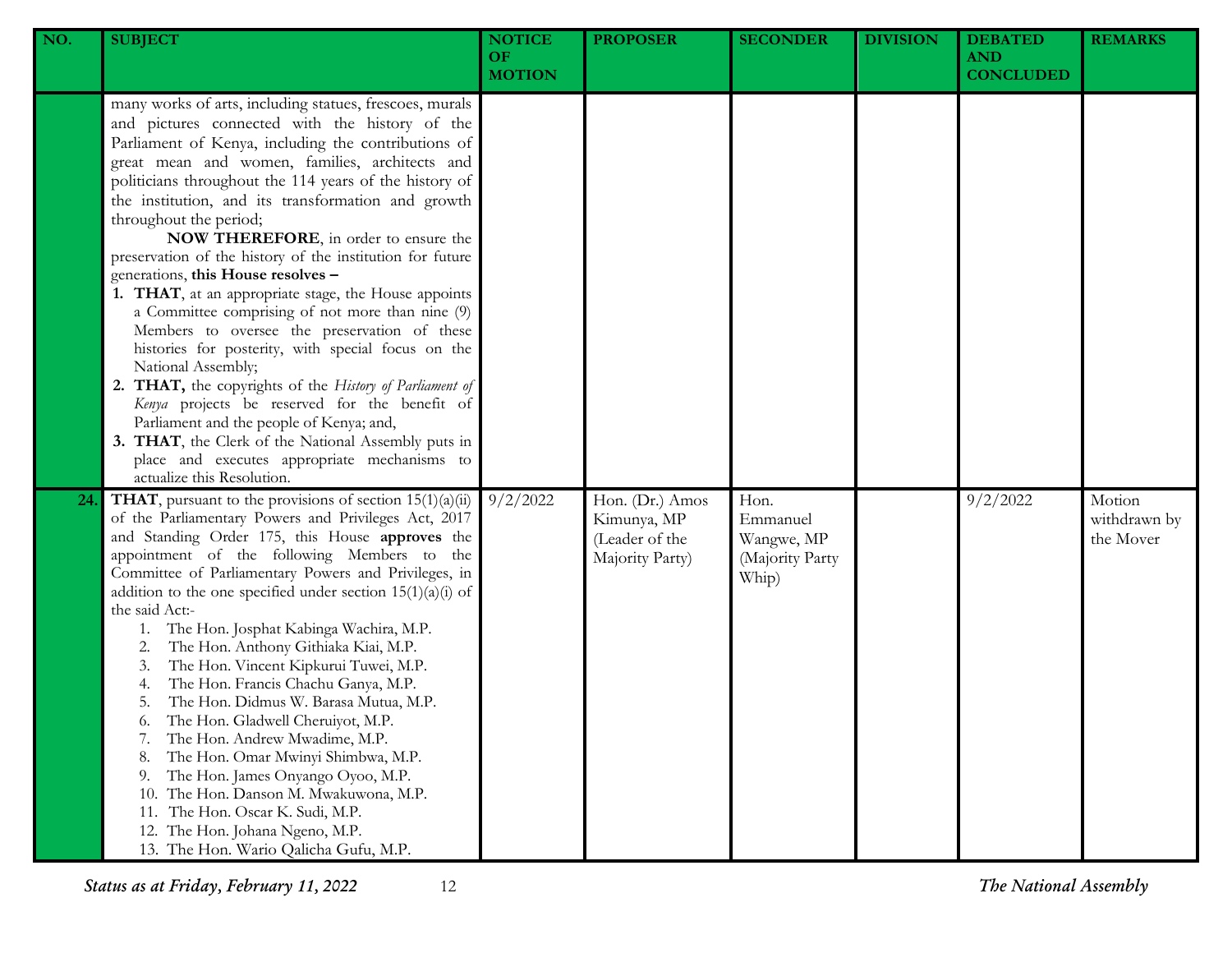| NO. | <b>SUBJECT</b>                                                                                                                                                                                                                                                                                                                                                                                                                                                                                                                                                                                                                                            | <b>NOTICE</b><br>OF<br><b>MOTION</b> | <b>PROPOSER</b>                                                     | <b>SECONDER</b>                                            | <b>DIVISION</b> | <b>DEBATED</b><br><b>AND</b><br><b>CONCLUDED</b> | <b>REMARKS</b> |
|-----|-----------------------------------------------------------------------------------------------------------------------------------------------------------------------------------------------------------------------------------------------------------------------------------------------------------------------------------------------------------------------------------------------------------------------------------------------------------------------------------------------------------------------------------------------------------------------------------------------------------------------------------------------------------|--------------------------------------|---------------------------------------------------------------------|------------------------------------------------------------|-----------------|--------------------------------------------------|----------------|
| 25. | THAT, pursuant to the provisions of Standing Order<br>173 and further to the resolutions of the House of 5 <sup>th</sup><br>December, 2017, 15th July, 2020, 11th February, 2021,<br>4th May, 2021 and 13th October, 2021 appointing<br>Members into various Committees, this House<br>approves the appointment of the following Members<br>to the respective Committees as specified hereunder-<br>The Hon. Adan Keynan Wehliye, M.P. to move<br>(i)<br>from the Select Committee on National<br>Cohesion & Equal Opportunity to the<br>Departmental Committee on Defence &<br>Foreign Relations;<br>The Hon. Jeremiah Ng'ayu Kioni, M.P. to move<br>(i) | 9/2/2022                             | Hon. (Dr.) Amos<br>Kimunya, MP<br>(Leader of the<br>Majority Party) | Hon.<br>Emmanuel<br>Wangwe, MP<br>(Majority Party<br>Whip) |                 | 9/2/2022                                         | Adopted        |
|     | from the Constitutional Implementation<br>Oversight Committee to the Departmental<br>Committee on Energy;<br>The Hon. Khatib Abdallah Mwashetani, M.P. to<br>(iii)<br>move from the Departmental Committee on<br>Lands to the Departmental Committee on<br>Trade, Industry and Cooperatives;                                                                                                                                                                                                                                                                                                                                                              |                                      |                                                                     |                                                            |                 |                                                  |                |
|     | The Hon. Alois Musa Lentoimaga, M.P. to<br>(iv)<br>move from the Departmental Committee on<br>Trade, Industry and Cooperatives to the<br>Constitutional<br>Implementation<br>Oversight<br>Committee;                                                                                                                                                                                                                                                                                                                                                                                                                                                      |                                      |                                                                     |                                                            |                 |                                                  |                |
|     | The Hon. Ayub Savula, M.P. to move from the<br>(v)<br>Departmental Committee on Trade, Industry<br>and Cooperatives to the Select Committee on<br>Regional Integration;<br>The Hon. Abdikahim Osman Mohamed, M.P,<br>$(v_i)$<br>to move from the Departmental Committee on                                                                                                                                                                                                                                                                                                                                                                                |                                      |                                                                     |                                                            |                 |                                                  |                |
|     | Energy to the Departmental Committee on<br>Agriculture & Livestock;<br>The Hon. Gathoni Wamuchomba, M.P, to<br>(V11)<br>move from the Departmental Committee on<br>Agriculture & Livestock to the Departmental<br>Committee on Communication, Information                                                                                                                                                                                                                                                                                                                                                                                                 |                                      |                                                                     |                                                            |                 |                                                  |                |
|     | and Innovation;<br>(viii) The Hon. Katoo Ole Metito Judah, M.P. to be<br>appointed a Member of the Departmental                                                                                                                                                                                                                                                                                                                                                                                                                                                                                                                                           |                                      |                                                                     |                                                            |                 |                                                  |                |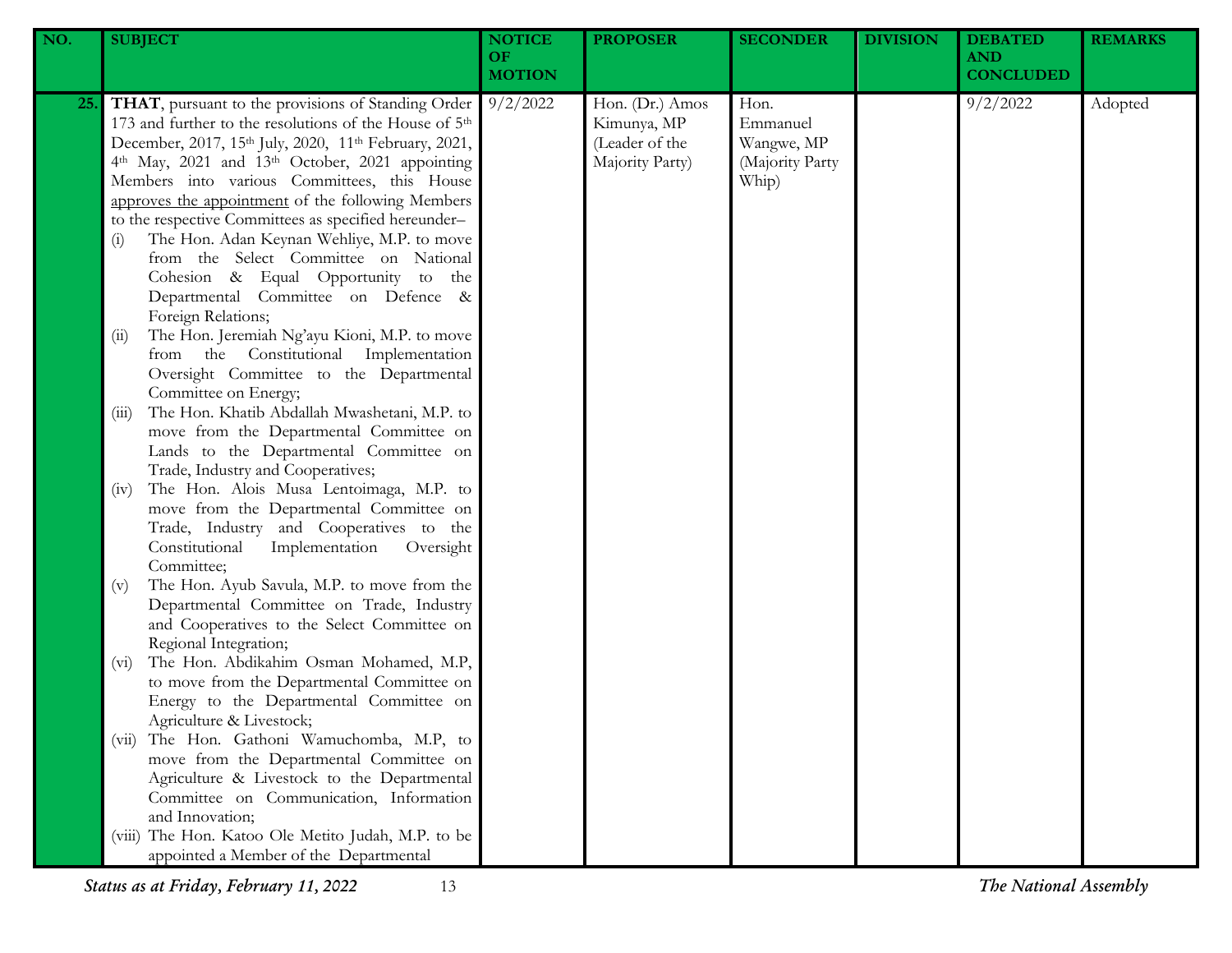| NO. | <b>SUBJECT</b>                                                                                                                                                                                                                                                                                                                                                                                                                                                                                                                                                                                                                                                                                                                                                                                                                                                  | <b>NOTICE</b><br><b>OF</b><br><b>MOTION</b> | <b>PROPOSER</b>                                                     | <b>SECONDER</b>                                       | <b>DIVISION</b> | <b>DEBATED</b><br><b>AND</b><br><b>CONCLUDED</b> | <b>REMARKS</b> |
|-----|-----------------------------------------------------------------------------------------------------------------------------------------------------------------------------------------------------------------------------------------------------------------------------------------------------------------------------------------------------------------------------------------------------------------------------------------------------------------------------------------------------------------------------------------------------------------------------------------------------------------------------------------------------------------------------------------------------------------------------------------------------------------------------------------------------------------------------------------------------------------|---------------------------------------------|---------------------------------------------------------------------|-------------------------------------------------------|-----------------|--------------------------------------------------|----------------|
|     | Committee on Agriculture & Livestock;<br>The Hon. David Gikaria, M.P. to be appointed a<br>(ix)<br>Member of the Departmental Committee on<br>Environment & Natural Resources;<br>The Hon. Japhet Kareke Mbiuki, M.P. to be<br>(x)<br>appointed a Member of the Departmental<br>Committee<br>Industry<br>Trade,<br>on<br>and<br>Cooperatives;<br>The Hon. William Kipkemoi Kisang, M.P. to be<br>$(x_i)$<br>appointed a Member of the Departmental<br>Committee on Lands;<br>The Hon. Ali Wario, M.P. to be appointed a<br>(xii)<br>Member of the Departmental Committee on<br>Energy; and,<br>(xiii) The Hon. Johana Ngeno, M.P. to be appointed<br>a Member of the Select Committee on National<br>Cohesion and Equal Opportunity.                                                                                                                            |                                             |                                                                     |                                                       |                 |                                                  |                |
| 26. | THAT, pursuant to the provisions of Standing<br>Orders 175 and 212B (3), this House approves the<br>appointment of the following Members to the<br>Committee on Members' Services and Facilities:-<br>The Hon. Ezekiel Machogu Ombaki, M.P.<br>The Hon. (Dr.) Swarup Manjan Mishra, M.P.<br>The Hon. Samwel Moroto Chumel, M.P.<br>The Hon. Rehema Hassan, M.P.<br>The Hon. Rigathi Gachagua, M.P.<br>The Hon. Charity Kathambi Chepkwony, M.P.<br>0.<br>The Hon. Elisha Odhiambo, M.P.<br>The Hon. Benard Otieno Okoth, M.P.<br>The Hon. (Eng.) Nzambia Thuddeus Kithua,<br>9.<br>M.P.<br>10. The Hon. Christopher Wangaya Aseka, M.P.<br>11. The Hon. John Walter Owino, M.P.<br>12. The Hon. Elsie Muhanda, M.P.<br>13. The Hon. Generali Nixon Kiprotich Korir,<br>M.P.<br>14. The Hon. Beatrice Nkatha Nyaga, M.P.<br>15. The Hon. Kimani Ichung'wah, M.P. | 9/2/2022                                    | Hon. (Dr.) Amos<br>Kimunya, MP<br>(Leader of the<br>Majority Party) | Hon. David Ole<br>Sankok, MP<br>(Nominated<br>Member) |                 | 9/2/2022                                         | Adopted        |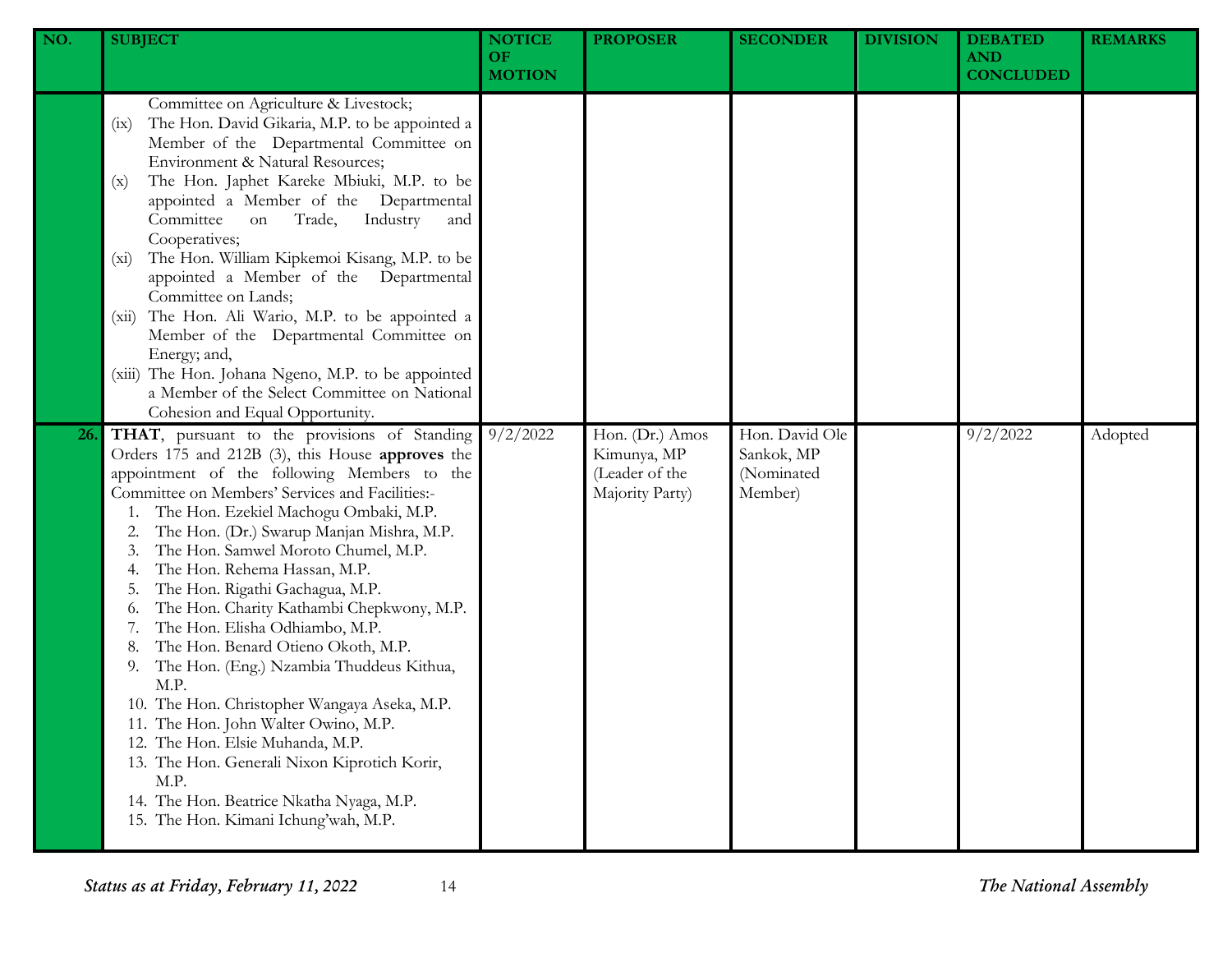| NO. | <b>SUBJECT</b>                                                                                                                                                                                                                                                                                                                                                                                                                                                                                                                                                                                                                                                                                                                                                                     | <b>NOTICE</b><br>OF.<br><b>MOTION</b> | <b>PROPOSER</b>                                                                            | <b>SECONDER</b> | <b>DIVISION</b> | <b>DEBATED</b><br><b>AND</b><br><b>CONCLUDED</b> | <b>REMARKS</b>     |
|-----|------------------------------------------------------------------------------------------------------------------------------------------------------------------------------------------------------------------------------------------------------------------------------------------------------------------------------------------------------------------------------------------------------------------------------------------------------------------------------------------------------------------------------------------------------------------------------------------------------------------------------------------------------------------------------------------------------------------------------------------------------------------------------------|---------------------------------------|--------------------------------------------------------------------------------------------|-----------------|-----------------|--------------------------------------------------|--------------------|
| 27. | THAT, taking into consideration the Report of the<br>Departmental Committee on Finance and National<br>Planning on the Recruitment of the National<br>Assembly Nominee to the Equalization Fund<br>Advisory Board, laid on the Table of the House on<br>Wednesday, February 9, 2022 and pursuant to the<br>provisions of Article 204 of the Constitution and<br>paragraph 4(1)(d) of the Public Finance Management<br>(Equalization Fund Administration) Regulations,<br>2021, this House approves the nomination of Mr.<br>Abdullahi Adan Khalif for appointment as the<br>National Assembly nominee to the Equalization Fund<br>Advisory Board in accordance with paragraph 4(1)(d)<br>of the Public Finance Management (Equalization<br>Fund Administration) Regulations, 2021. | 9/2/2022                              | Hon. Mboni<br>Mwalika, MP<br>(Member,<br>Committee on<br>Finance and<br>National Planning) |                 |                 | 10/2/2022                                        | Debate<br>ongoing  |
| 28. | THAT, this House adopts the Report of the Select<br>Committee on National Government Constituencies<br>Development Fund on stalled and/or incomplete<br>projects initiated through the NG-CDF but falling<br>under the County Government functions, laid on the<br>Table of the House on Tuesday, August 17, 2021.                                                                                                                                                                                                                                                                                                                                                                                                                                                                 | 9/2/2022                              | Hon. Wafula<br>Wamunyinyi, MP<br>(Chairperson,<br>Select Committee<br>on NG-CDF)           |                 |                 |                                                  | Awaiting<br>debate |
| 29. | THAT, taking into consideration the findings of the<br>Departmental Committee on Justice and Legal Affairs<br>in its Report on the Vetting of nominees for appointment as<br>Chairperson and Members of the Kenya National Commission<br>on Human Rights, laid on the Table of the House on<br>Thursday, February 10, 2022, and pursuant to the<br>provisions of Article $250(2)(b)$ of the Constitution,<br>section 11(7) of the Kenya National Commission on<br>Human Rights Act, 2011 and section 8 (1) of the<br>Public Appointments (Parliamentary Approval Act,<br>2011, this House approves the appointment of the<br>following persons to the Kenya National Commission<br>on Human Rights: -                                                                              | 10/2/2022                             | Hon. Olago<br>Aluoch, MP<br>(Member,<br>Committee on<br>Justice and Legal<br>Affairs)      |                 |                 |                                                  | Awaiting<br>debate |